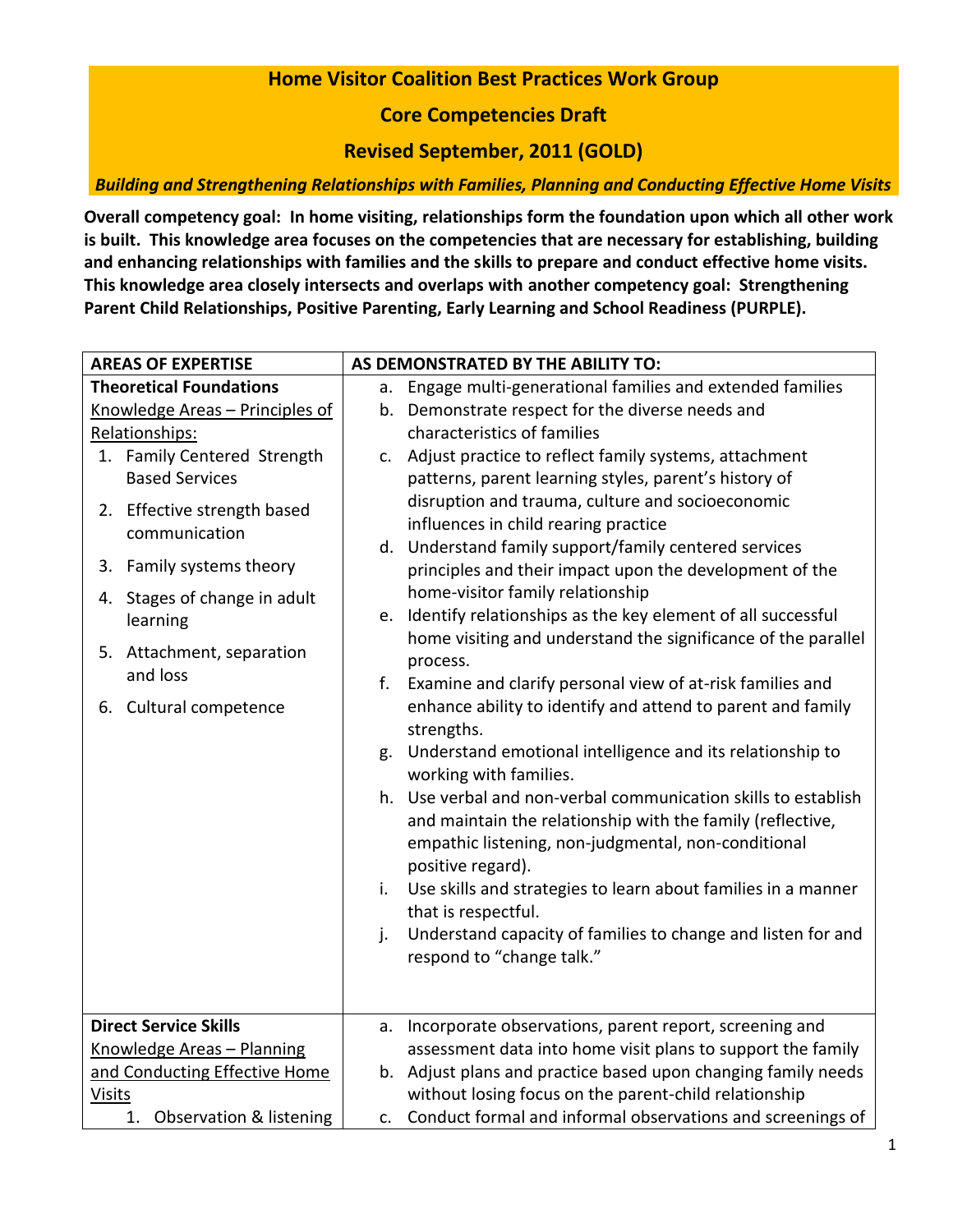| 2. Screening &                      | the infant's/young child's development                                 |
|-------------------------------------|------------------------------------------------------------------------|
| assessment                          | d. Provide experiences and activities to engage families in -          |
| 3. Advocacy                         | Understand infant/child social and emotional<br>$\circ$                |
| 4. Life skills                      | development of infants/young children                                  |
| Safety<br>5.                        | To promote health, language and cognitive development<br>$\circ$       |
| 6. Setting boundaries               | in infancy and early childhood                                         |
| <b>Basics of motivational</b><br>7. | Find pleasure in caring for their infants/young children<br>$\circ$    |
| interviewing                        | Support family competence in life domains<br>g.                        |
| 8. Documentation                    | h. Advocate for services needed by families                            |
|                                     | Recognize environmental and care giving risks to the health<br>i.      |
|                                     | and safety of the infant/young child and parents, and takes            |
|                                     | appropriate action                                                     |
|                                     | Maintain appropriate personal boundaries with families<br>j.           |
|                                     | Obtain interpretation/translation services as necessary to<br>k.       |
|                                     | ensure effective communication with English-learning                   |
|                                     | families                                                               |
|                                     | Write clearly, concisely, and with the appropriate style<br>I.         |
|                                     | (business, conversational, etc.) in creating notes of home             |
|                                     | visit activities, reports, and correspondence                          |
| <b>Reflection</b>                   | a. Examine own thoughts, feelings, strengths, and growth areas         |
| Skill Areas                         | Seek support and guidance of the supervisor to:<br>b.                  |
| 1. Contemplation                    | Ensure that family progress and issues are communicated<br>$\circ$     |
| 2. Self awareness                   | and addressed                                                          |
| 3. Curiosity                        | Determine actions to take<br>O                                         |
| 4. Professional/personal            | Help maintain appropriate boundaries between self and<br>O             |
| development                         | families                                                               |
| 5. Emotional response               | Remain open, curious and teachable<br>c.                               |
|                                     | Identify and use research to support practice<br>d.                    |
|                                     | Use reflective practice to understand own emotional response<br>e.     |
|                                     | Articulate how self-awareness, personal experiences, bias and<br>f.    |
|                                     | emotional response influences attitudes and practice                   |
|                                     | Recognize areas for professional and/or personal development<br>g.     |
|                                     |                                                                        |
| <b>Working with Others</b>          | Build and maintain effective interpersonal relationships with<br>a.    |
| <b>Skill Areas</b>                  | families and professional colleagues by:                               |
| 1. Building & maintaining           | Respecting and promoting the decision-making authority<br>$\circ$      |
| relationships                       | of families                                                            |
| 2. Supporting                       | Understanding and respecting the beliefs and practices of<br>O         |
| others/mentoring                    | the family's culture                                                   |
| 3. Collaborating                    | Following the parents' lead<br>O                                       |
| 4. Resolving conflict               | Following through consistently on commitments and<br>O                 |
| Empathy & compassion<br>5.          | promises                                                               |
|                                     | Providing regular communications and updates<br>$\circ$                |
|                                     | b. Work with and respond to families and colleagues in a tactful       |
|                                     | and understanding manner                                               |
|                                     | Collaborate and share information with other service<br>C <sub>1</sub> |
|                                     | providers and agencies to ensure the safety of the                     |